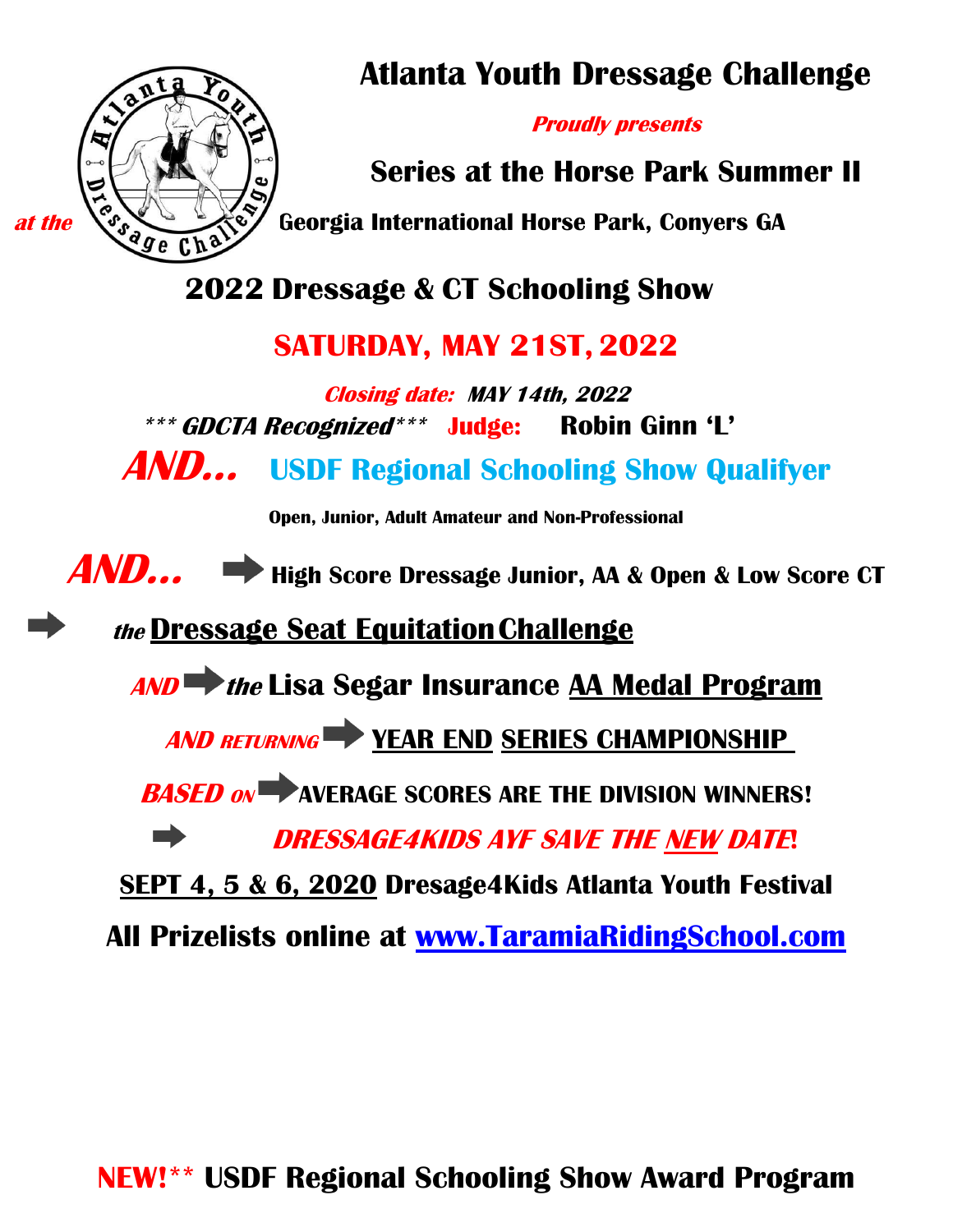# **RULES**

Rider must be have a GMO Membership at the time scores are earned.

Owner must have at least a USDF non-member number.

Horse must have at least a USDF Horse Identification Number at time scores are earned.

Rider must submit an annual online nomination and \$35 nomination fee, no later than 14 days after the first competition.

Rider must submit their score with in 21days online after the competition.

## **Divisions**

## **Four Award Divisions will be recognized per region.**

**Open:** from the beginning of the year the rider turns 22, not a USEF AA, not a non-professional. **Junior/Young Rider**: Up until the end of the calendar year the rider reaches age 21.

**AA:** From the beginning of the calendar year the rider reaches age 22 and possesses an USEF AA Card.

**Non Professional:** From the beginning of the calendar year the rider reaches age 22, not an AA, not a professional.

Seven Levels and any equivalent tests listed, will be recognizes:

.

Intro: (Except Open), Training, First, Second, Third, Fourth & FEI (a combo of Prix St. George, Intermediate I, Intermediate II and Grand Prix)

Preliminary standings will be ranked using all eligible scores and posted on the USDF website. Final standings will be calculated based on rider's region of primary residence on November 30, 2020.

## **Score Requirements**

Intro Level: 5 scores, 3 different judges, 3 different competitions Training through  $4<sup>th</sup>$ , per level: 5 scores, 3 different judges, 3 different competitions FEI Level, per level: 4 scores, 3 different judges, 3 different competitions

## **Prizes**

Up to 10 placings per division/level will be recognized. Ribbons will be mailed to the riders. Certificates will be available online.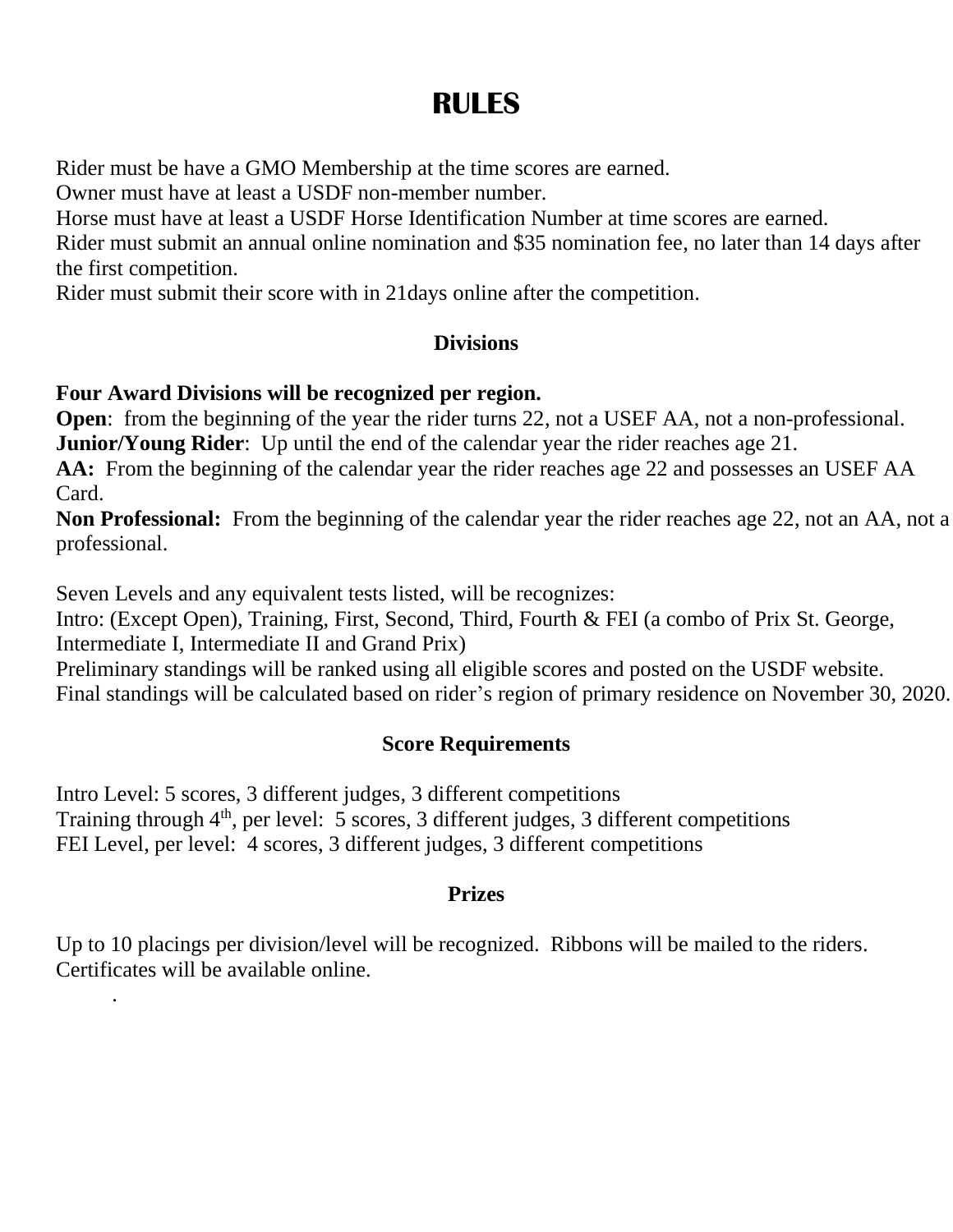# **DRESSAGE & CT IMPORTANT INFO**

**RECOGNITION:** GDCTA Schooling Show Recognized. AYDC Series End Championships. Join GDCTA at gdcta.org.

**NEW!** USDF Schooling Show Awards!

**AWARDS:** Six ribbons per class. Special prizes as listed on front page. Dressage Seat Equitation classes qualify for the GDCTA Summer Show DSE Medal Finals with a 70 or above. Overall Dressage High Score: **Junior, AA & Open** and **1 Low CT** Score Awarded at each show. The Lisa Segar Insurance AA Medal Program *High Score AA for Training Level 3 Test*. **Designate that you are an AA on Entry Form!!!**

**\*\*RETURNING\*\* YEAR END SERIES CHAMPIONSHIP AWARDS:** Scores will be automatically counted from all shows, no additional entry necessary. 3 show minimum participation required. Year End Series Champion Awards awarded for riders within each division with the same horse & rider combinations. Dressage will be recognized for Juniors AA's and Open for Intro, Training, First, & Above based on average scores. CT riders will be awarded in the following divisions: Pre-Amoeba, Amoeba, Tadpole, Beg Nov & Novice. Averages scores from 4 shows will be tabulated for Championship winner. Show management reserves the right to modify rules as necessary.

**CLOSING DATE**: Complete Packet needs to be in Secretary's hand by closing date. No Exceptions**! Partial entries or late entries received** *after closing date subject to late fee of \$20***. RIDE TIMES:** Ride times will be available Thursday before each show.

**ENTRIES:** Entry Form, Payment, Current coggins within 12 months of show date, GDCTA Release. **All accepted entries are responsible for all fees.** Emailed Entries Accepted:MissLiz@TaramiaRidingSchool.com. Mail Entries: to AYDC c/o Liz Molloy 6715 Pirkle Dr. Cumming, GA 30028. **RETURNED CHECKS:** A \$35 fee will be levied against any competitor whose check is returned fromthe bank (O.C. GA 16 -9-20) **DECLINED CARDS:** Competitors will not be allowed to compete without payment.

**PAYMENTS:** All fees are due with entry. Emailed entries must provide a credit card or Pay Pal. Checks payable to Atlanta Youth Dressage Challenge (AYDC). We accept Visa & Mastercard & American Express - Must provide /4 digit security code. Indicate if name on card is different than rider! **PayPal to [Missliz@TaramiaRidingSchool.com](mailto:Missliz@TaramiaRidingSchool.com) \$10 EFT applies for PP & Credit cards. POST ENTRIES/SUBSTITUTIONS:** Entries after closing date are late entries and subject to a **\$20.00 late entry fee**. Rider or horse substitutions are allowed, but require a new entry and **\$10 change fee**. All other fees are transferred from the original entry. **REFUNDS:** Scratches given in writing by Tuesday midnight prior to show: Full refund less office fee. After Tuesday, no refunds for any reason.

**NON-COMPETE HORSES:** Pay Stabling/Trailer In fee and Office fee. These horses must wear assigned bridle numbers. **COMPETITION "BRIDLE" NUMBERS:** Show management requires that every horse on the grounds wear his/her competition number on the left side while the horse is out of his stall. This is mandatory!

**STABLING:** Stabling is encouraged & is \$60 for day/overnight. **Day**-**Trailer-ins must pay \$40/day.** Please write your stabling requests (one name per group) on a Sticky Note or separate sheet and attach to entry form with map for large groups. The stalls have interlocking stall mats. We will be in Barn 5. All stalls have electricity, running water and steel doors. The dimensions of stalls in Barns 5 are 11'x12; Your stall assignments will be posted on the Barn. Those wishing to stay over an extra night (Monday) must include an extra \$35 stabling fee. Farm animals are not allowed at the show. Tack stalls: \$40

**BEDDING AND GOLF CARTS:** Queen Products offers shavings which may be purchased by calling 770 -860-9111, or e-mail[:](mailto:queensalesgihp@gmail.com) [queensalesgihp@gmail.com. E](mailto:queensalesgihp@gmail.com)ach stall are required to and comes with two bag of regular shavings. Straw bedding is not allowed exceptions made only upon payment of an additional \$20 clean-up fee. Queen Products also sells feed and rents golf carts.

**FARRIER/VET BUILDING** is located near Barn 5, next to the building that houses the Queen Wood Products shavings office. Please tell the vet or farrier about this facility so that you can meet them there.

**WHIPS:** No whips longer than 47.2 inches in length including lash allowed in test OR Warm up.

**DRESS:** Formal attire encouraged (makes for better pictures right?!) but not mandatory. Polo shirts acceptable. No tee shirts. Half chaps are permitted. ASTM/SEI helmets mandatory when mounted and appropriate foot wear.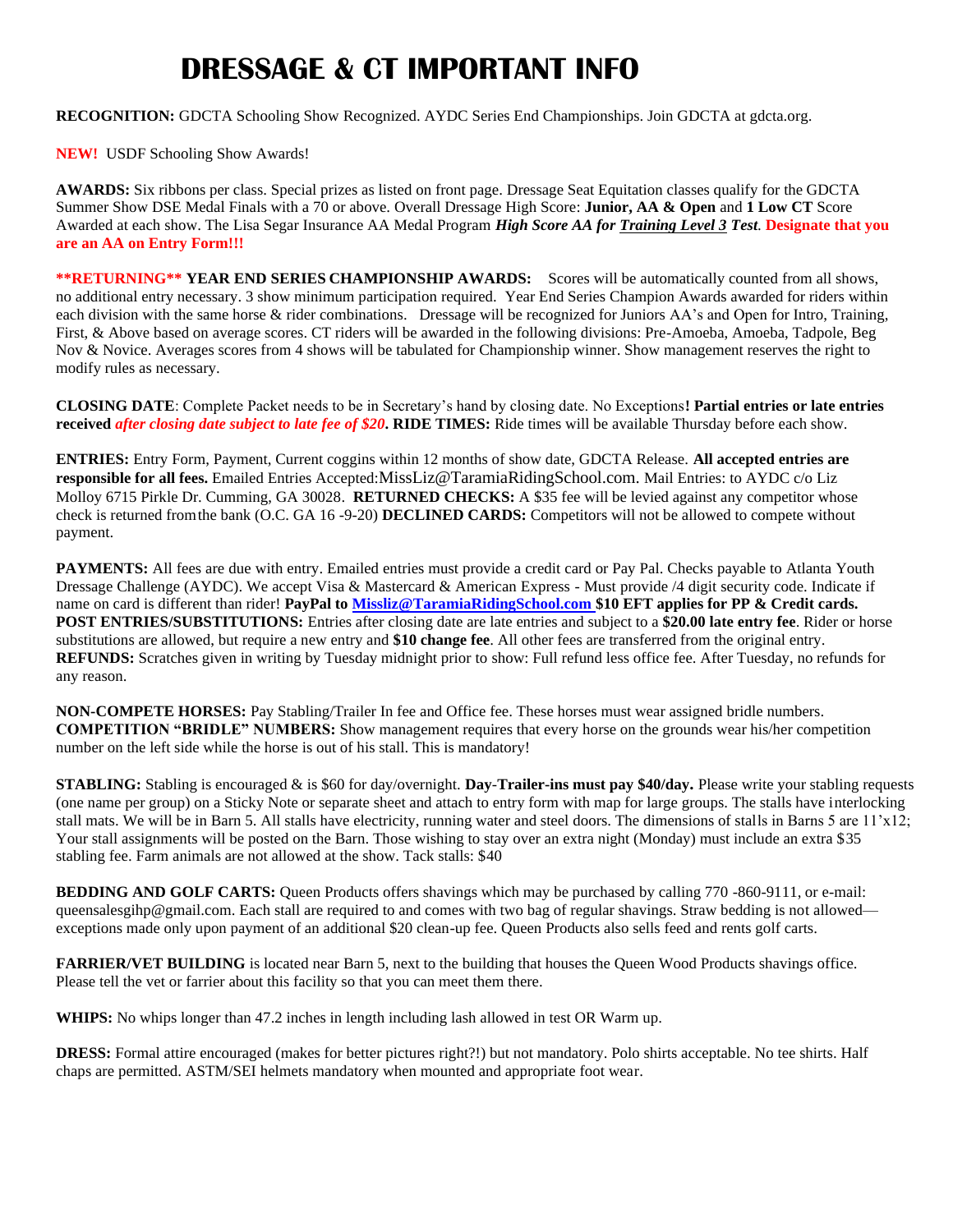#### **EMERGENCY NUMBERS**: **CONTACT INFO:** Liz Molloy (770) 634-4089[. www.TaramiaRidngSchool.com](http://www.taramiaridngschool.com/)

In case of emergency, call 911 or call the show manager at (770) 634-4089. The numbers of the show's veterinarian and farriers are published on the front of the show program and in prominent places at the facility.

**THE CONCESSIONS STAND** is open daily in the Walker Covered Arena from 7 a.m. till end of show.

#### **DRESSAGE TESTS & ARENAS: Effective January 1, 2019, all USDF/USEF 2019 or USEA 2018 Tests will be used.**

Introductory Level Dressage, Amoeba thru Preliminary Combined Tests: Small dressage arena (20n x 40m). Training Level Dressage and up: Standard dressage arena (20m x 60m). Tests may be called. Warm Up, Jumping and Dressage is set up in the Rings 8, 9, &10. The entire area is surfaced with sand, all-weather footing that drains quickly in inclement weather. Schooling within Dressage competition arenas will be allowed on day before show. Schooling Jumpers \$20 fee.

#### **COMBINED TESTS & 3-Phase:**

All 2019 USEF Dressage tests will be used. USEA 2022 tests will be used. **Dressage tests MAY be called for CT.**

| Pre-Amoeba USDF Intro A, 12"    | 2022 USEA Beg Nov $\bf{A}$ , 2'6" (timed)       |  |
|---------------------------------|-------------------------------------------------|--|
| Amoeba USDF Intro B, 18"        | 2022 USEA Nov <b>A</b> , 2'11" (timed)          |  |
| Starter 2022 USEA Starter, 2'3" | 2022 USEA Training $\mathbf{A}$ , 3' 3" (timed) |  |
| (timed)                         |                                                 |  |

**SHOW JUMPING ROUNDS: May be used as schooling rounds**. They will run immediately before equivalent fence height CT divisions. **Show jump rounds are timed and pinned for all levels.**

**DRESSAGE SEAT EQUITATION:** 13 & under/14 & up. Classes immediately following lunch. Qualifying class for the GDCTA DSE Schooling Medal Final to be held at the GDCTA Summer Schooling Finals Show in August 2022. Riders will walk, trot, & canter and be ridden on at Training Level/First Levels.

**DIRECTIONS:** Take Exit 82 from I-20. Turn North. The Georgia International Horse Park (GIHP), 1996 Centennial Olympic Parkway, Conyers, GA 30013, is located about 4 miles north of I-20 on GA Hwy. 138 (Exit 82). Centennial Olympic Parkway is on the right. Follow signs to main entrance on right. Trailers should take the third (most direct) park entrance—Gate D. Stabling uses Barn 5. Trailer/RV hookups will be on the left at end of RV lots. Show manager's cell phone: (770) 634-4089.

**HOTELS:** Hawthorn Suites Hotel 1659 Centennial Olympic Parkway, Conyers, GA 30013, 770- 761-9155 (across from the park). They offer suites complete with mini-kitchen and separate bedroom. Tell them you are with AYDC and ask for Horse Show Rate. Other hotels: Days Inn at 770-922-3314; Hampton Inn 770-483-8838. **RV HOOK UPS** Camper and RV hook-ups are available at \$40 per night. There is a camper lot next to Barn 6. It has everything except sewer connections

**THE SHOW OFFICE** is in Barn 5 Day Before Show only from 2 to 6 p.m. Call show manager at (770) 634-4089 if you need assistance before or after then. Stalls will be unlocked for Friday and all arrivals. During the show, the office will be open from 7 a.m. till the show ends each competition day.

**DOGS MUST BE LEASHED ON A LINE NO LONGER THAN SIX FEET.** NO LOOSE DOGS!! Dogs are not permitted to be loose on competition grounds and must be on a leash no longer than 6 feet or otherwise contained. Individuals must not lead dogs on a leash while mounted. Dog owners failing to comply with this rule may be subject to penalty under Chapters 6 and 7, as well as issuance of warning cards. GR1301.6

**MOTORIZED VEHICLES:** Minors who do not have a valid driver's license, which allows them to operate a motorized vehicle in the state in which they reside, will not be permitted to operate a motorized vehicle of any kind including, but not limited to, golf carts, motorcycles, scooters or farm utility vehicles on the competition grounds of licensed competitions. Minors who have a valid temporary license may operate the above described motorized vehicles as long as they are accompanied by an adult with a valid driver's license. Violations of this rule will be cause for sanctions against the parent(s), guardian(s) and/or trainer(s) who are responsible for the child committing the offense. Penalties may include exclusion of the child, parent(s), guardian(s), and/or trainer(s) from the competition grounds for the remainder of the competition and charges being filed against any of the above individuals in accordance with Rule 6. Wheelchairs and other mobility assistance devices for individuals with disabilities are exempt from this rule. GR1301.7

**THE COMPETITION** committee reserves the right to refuse or limit entries, to add or divide classes, to add or substitute judges or make whatever changes are required by circumstances to the competition specifications herein for the improvement of the competition. Entries will be accepted on a first-come basis before the closing date.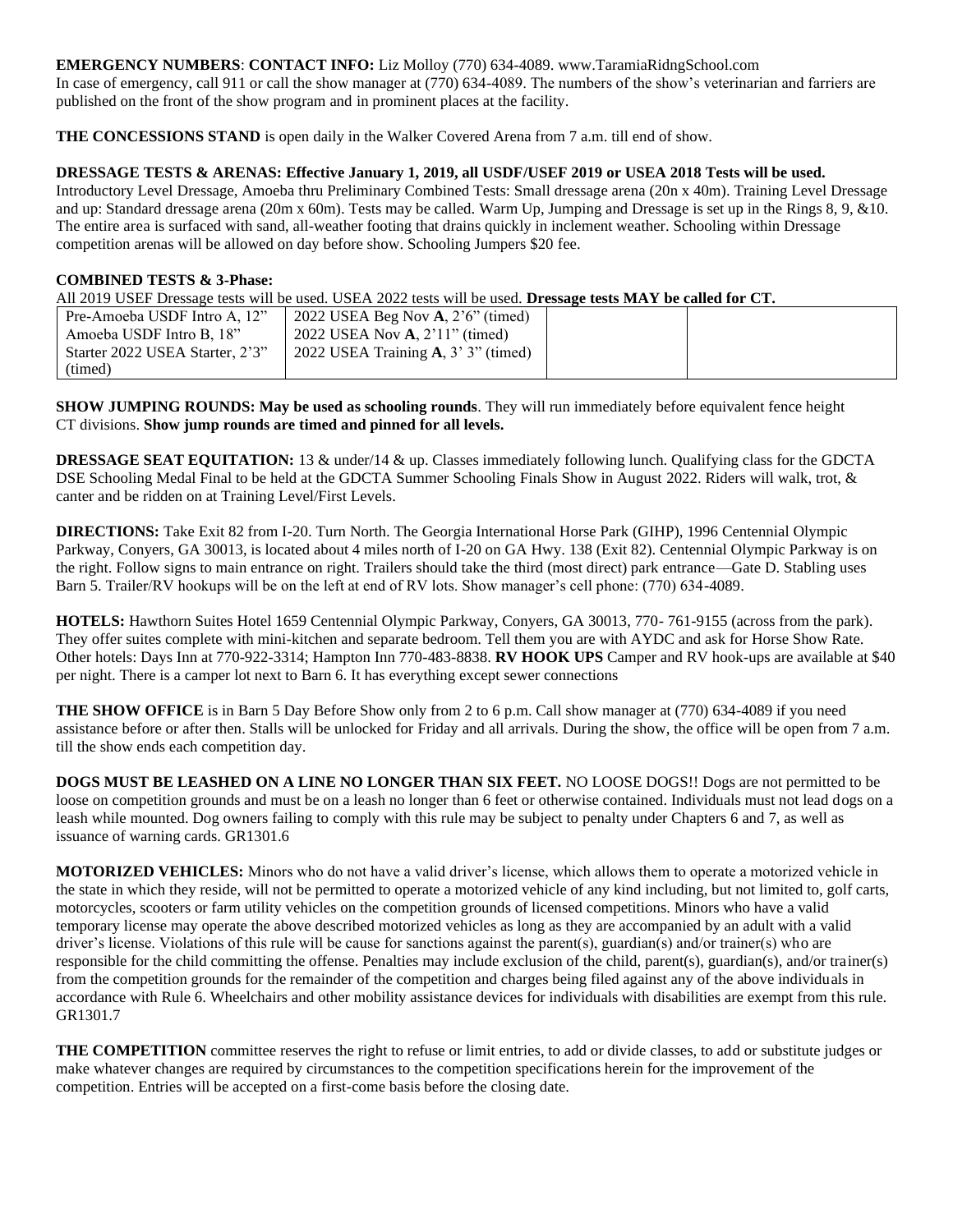# **AYDC DRESSAGE & CT Summer Kick Off I**

## **Name: \_\_\_\_\_\_\_\_\_\_\_\_\_\_\_\_\_\_\_ Entry Form May 21, 2022**

#### **Closing date: May 14, 2022 – emailed entries accepted**

#### **DRESSAGE CLASSES:**

| $\sqrt{}$ the<br>box | CL#  | <b>TEST</b>                       | <b>ENTRY</b><br><b>FEE</b> |
|----------------------|------|-----------------------------------|----------------------------|
|                      | 1.   | USDF 2019 Intro A                 | \$25                       |
|                      | 2.   | USDF 2019 Intro B                 | \$25                       |
|                      | 3.1  | USDF 2019 Intro C                 | \$25                       |
|                      | 4.   | USEF 2019 Training Level 1        | \$25                       |
|                      | 5.   | <b>USEF 2019 Training Level 2</b> | \$25                       |
|                      | 6.   | USEF 2019 Training Level 3        | \$25                       |
|                      | 7.   | USEF 2019 First Level Test 1      | \$25                       |
|                      | 8.   | USEF 2019 First Level Test 2      | \$25                       |
|                      | 9.   | USEF 2019 First Level Test 3      | \$25                       |
|                      |      | 10. USEF 2019 Second Level Test 1 | \$30                       |
|                      | 11.1 | USEF 2019 Second Level Test 2     | \$30                       |
|                      | 12.1 | USEF 2019 Second Level Test 3     | \$30                       |
|                      | 13.  | Any USEA or USEF Test Of Choice   | \$30                       |
|                      | 14.  | Dressage Equitation 13 & Under    | \$25                       |
|                      | 15.  | Dressage Equitation 14 & Up       | \$25                       |
|                      | 15a. | <b>Dressage Equitation AA</b>     | \$25                       |
|                      | 16.  | **USEF Musical Freestyle TOC**    | \$30                       |
|                      |      | Indicate Level:                   |                            |

#### **COMBINED TRAINING CLASSES:**

|  | 20.   Pre-Amoeba/Poles CT: USDF 2019 Intro $A - 12$ "        | \$50 |
|--|--------------------------------------------------------------|------|
|  | 21.   Amoeba CT: USDF $\overline{2019}$ Intro B – Fences 18" | \$50 |
|  | 22.   Starter CT: USEA 2022 Starter - Fences 2'-2'3" timed   | \$50 |
|  | 23.   Beg Nov CT: USEA 2022 Beg Nov A - Fences 2'6" timed    | \$50 |
|  | 24. Novice CT: USEA 2022 Novice A - Fences 2'11" timed       | \$50 |
|  | 25. Training CT: USEA 2022 Training A - Fences 3'3" timed    | \$50 |

#### **SHOW JUMPING CLASSES:**

| 30. | Show Jumping                | 12"   | \$20 | 40. |  |  |
|-----|-----------------------------|-------|------|-----|--|--|
| 31. | <b>Show Jumping</b>         | 18"   | \$20 |     |  |  |
| 32. | <b>Show Jumping</b>         | 2'3'' | \$20 | 45. |  |  |
| 33. | <b>Show Jumping</b>         | 2'6'' | \$20 | 46. |  |  |
| 34. | <b>Show Jumping</b>         | 2'9'' | \$20 | 47. |  |  |
| 35. | Show Jumping                | 3'11  | \$20 |     |  |  |
| 36. | Show Jumping                | 3'3'' |      |     |  |  |
|     | 39. Friday Night S/J School |       | \$25 |     |  |  |
|     |                             |       |      |     |  |  |
|     |                             |       |      |     |  |  |
|     |                             |       |      |     |  |  |
|     |                             |       |      |     |  |  |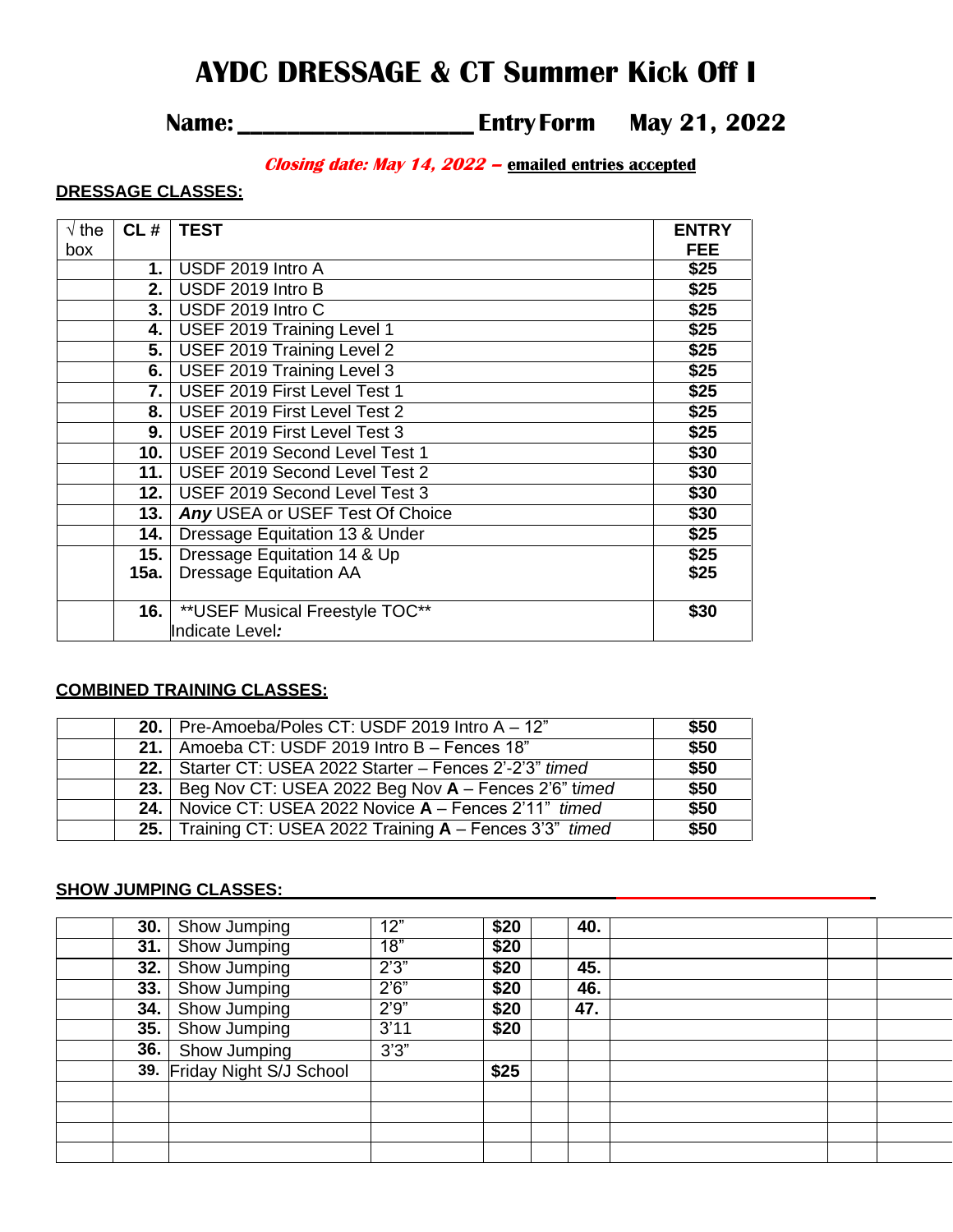# **AYDC DRESSAGE & CT SERIES AT THE HORSE PARK**

### **SATURDAY May 21, 2022** *Closing date: Sat May 14, 2022*

## **Judge: Robin Ginn 'L'**

| Rider:                   | AA?:<br>Open?:                                                                            |
|--------------------------|-------------------------------------------------------------------------------------------|
| Address:                 | Email:                                                                                    |
| City/State/Zip:          | Horse:                                                                                    |
| Telephone:               | Stable with:                                                                              |
| T Jr Rider?: Y N<br>DOB: | <b>USDF Schooling Show Awards member#:</b><br><b>GDCTA Member #:</b><br><b>USDF HID#:</b> |

#### **WARNING**

UNDERGEORGIALAW,ANEQUINEACTIVITYSPONSOROREQUINEPROFESSIONALISNOTLIABLEFORANYINJURYTO OR THE DEATH OF A PARTICIPANT IN EQUINE ACTIVITIES RESULTING FROM THE INHERENT RISKS OF EQUINE ACTIVITIES,PURSUANTTOCHAPTER12OFTITLE4OFTHEOFFICIALCODEOFGEORGIAANNOTATED

| <b>TOTAL CLASS FEES:</b>                                                                                                                        |      |
|-------------------------------------------------------------------------------------------------------------------------------------------------|------|
| <b>Office Fee:</b>                                                                                                                              | \$25 |
| Stabling 1 Day from Noon SAT \$60 includes 2 bags of shavings;                                                                                  |      |
| Other: \$40Tack Stall;\$40 RV; \$40 Grounds Fee/Day; \$8.00 Extra<br>Shavings; \$20 Late Fee after Closing date; \$10 for PP or credit<br>cards |      |
| <b>GRAND TOTAL - SHOW FEES + ADMIN + STALLS</b><br><b>Make Checks out to AYDC</b>                                                               |      |
| Name on Card:                                                                                                                                   |      |
| <b>Credit Card #:</b>                                                                                                                           |      |
| 3-Digit Code:<br><b>Exp Date:</b><br>Signature:                                                                                                 |      |

**Mail entries including Entry, Payment, Coggins, & GDCTA/AYDC Release to:** 

**Liz Molloy 6715 Pirkle Dr. Cumming, GA 30028**

**Emailed Entries accepted:MissLiz@TaramiaRidingSchool.com**

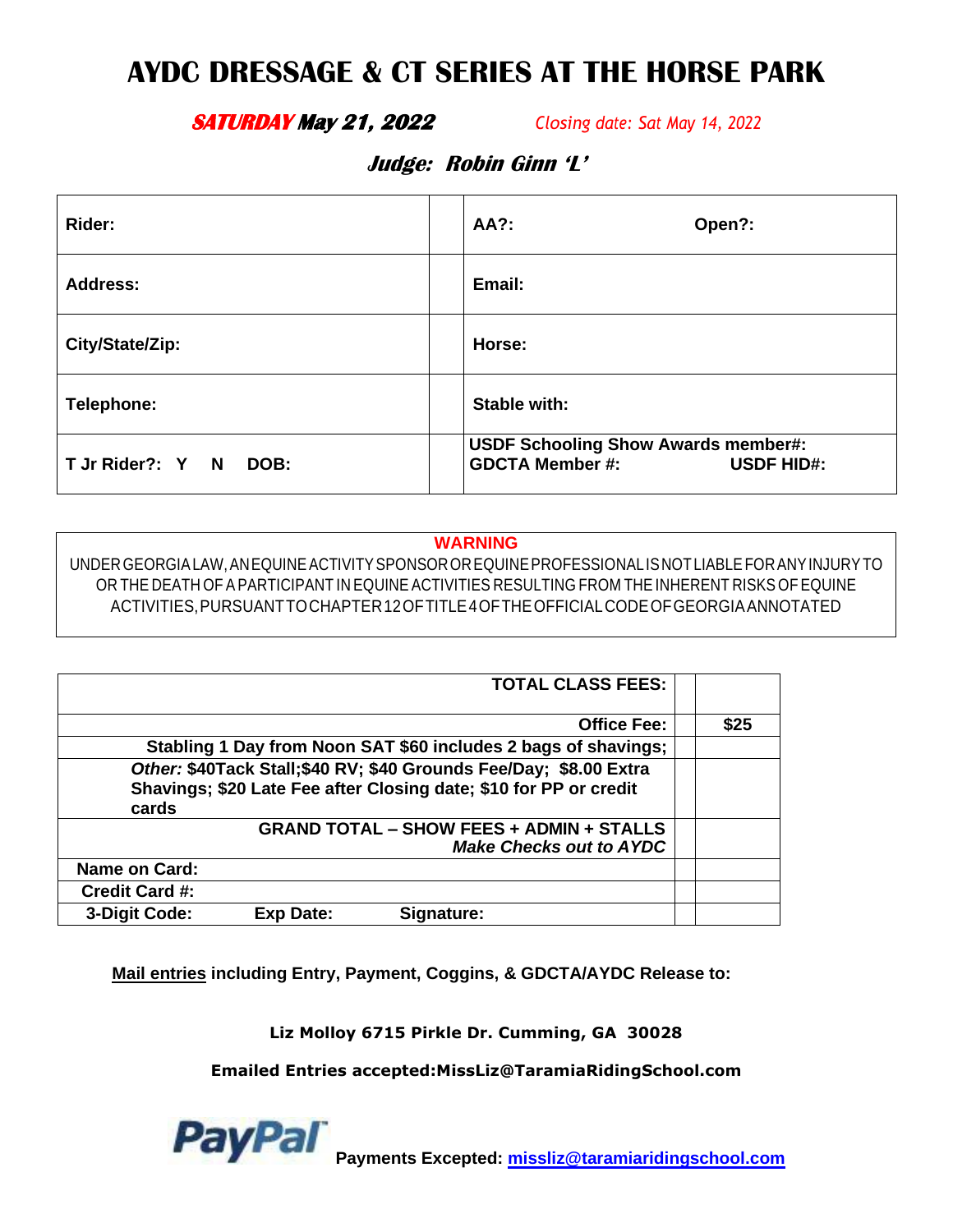#### **Atlanta Youth Dressage Challenge RELEASE**

The undersigned competitor and all signors below hereby (1) agrees to release Elizabeth Molloy, Taramia Riding School, the Atlanta Youth Dressage Challenge, the management of this show, their officers, directors, employees, members, or agents, and the owners or managers of the grounds where this event is held, from any loss, damage, liability, or injury arising out of or resulting from this show or competitors participation therein; (2) agrees to indemnify, hold harmless and defend the Georgia Dressage and Combined Training Association, Inc., the organizer, facilityowner, and the management of this show from and against any and all claims for loss, damage, liability, or injury,howevercaused,resultingdirectlyorindirectlyfromcompetitorsentryorparticipationinthisshoworfrom acts or omissions of competitor or competitor's agents; and (3) acknowledges that activities with and around horsesandhorseshowsinvolveinherentrisksthatareunderstoodbythepersonssigningandareexpressly assumed. In the event of injury to competitor or to competitor's animals permission is hereby granted to managementforemergencymedicaltreatment.EveryentryataGeorgiaDressageandCombinedTraining Association, Inc. (GDCTA) recognized competition shall constitute an agreement and affirmation that all participants (which include, without limitation, the owner, lessee, trainer, manager, agent, coach, driver, handler, and the horse), forthemselves, their principals, representatives, employees, and agents: (1) shall be subject to the constitution and rules of the GDCTA and the local rules of the competition; (2) represent that every horse, rider, driver,andhandleriseligibleasentered;(3)agreetobeboundbytheconstitutionandrulesoftheUnitedStates Equestrian Federation (USEF) and of the competition, and will accept as final the decision of the hearing committee on any question arising under said rules, and agree to hold the competition, the GDCTA, their officials, directorsandemployeesharmlessforanyactiontaken;(4)agreethatasaconditionofandinconsiderationof acceptance of entry, they authorize the GDCTA and the competition management to market, transfer, assign, or otherwise make use of any photographs, likenesses, films, broadcasts, cablecasts, audiotapes, or videotapes taken ofthehorse(s)andparticipant(s)whileonthegrounds,incidentto,orintransitbetweenthestablingfacility and the event site, in any way they see fit for the promotion, coverage, or benefit of the event, sport, or the GDCTA, without compensation to any of them, so long as the use neither jeopardizes amateur status nor endorses a specific product or service, and hereby expressly and irrevocably waive and release any rights in connection with such use, including any claim to invasion of privacy, right of publicity, or to misappropriation; and (5) agree that they participate voluntarily in the competition fully aware that horse sports and the competition involve inherent dangerousriskofseriousinjuryordeath,andbyparticipatingtheyexpresslyassumeanyandallrisksofinjuryor loss, and they agree to indemnify and hold harmless the GDCTA, the competition, and the officials, directors, employees, and agents from and against all claims including for any injury or loss suffered during or in connection with the competition, whether or not such claim, injury, or loss resulted, directly or indirectly, from the negligent acts or omissions of said officials, directors, employees, or agents of the GDCTAor competition. The construction andapplicationofUSEFRulesaregovernedbylawsoftheStateofNewYork,andanyactioninstitutedagainst USEF must be filed in New York State, see Article 1502.5.

WARNING Under Georgia law, an equine activity sponsor or equine professional is not liable for an injury to or the deathofaparticipantinequineactivitiesresultingfromtheinherentrisksofequineactivities,pursuanttoChapter 12 of Title 4 of the Official Code of Georgia Annotated.